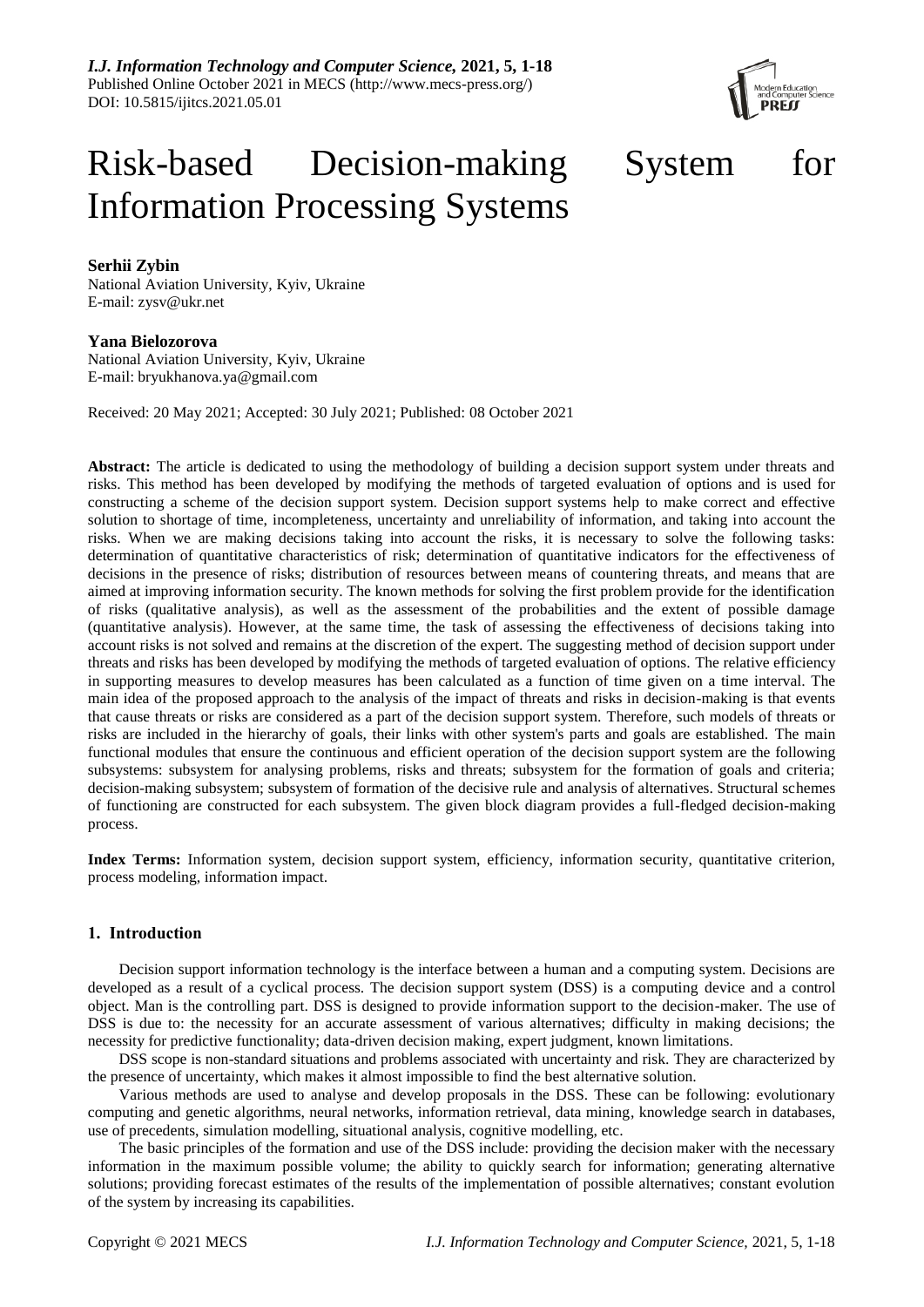Aspects of development and application of decision support systems are discussed in detail in the works [1,2,3,4]. The author has analysed the history of their development, field application descriptions the most common DSSs. The necessary conditions for the effectiveness of decisions are timeliness, complexity and optimality. The first of these conditions is a constraint, and the others are the defining fundamental conditions. The requirement of complexity implies the need for the fullest and most comprehensive consideration of the influence of internal and external factors and their relationships. Therefore, taking into account the factors influencing information flows by attackers is a priority for developers of information systems. Research of risks and threats to the information system requires comprehensive attention and solving the problem of functioning of the information system taking into account the threats and risks.

The main functions of the DSS are regulated by the following items [5,6,7,8]:

- comprehensive analysis of the problem on the basis of formal and informal methods of decision support;
- obtaining reliable and up-to-date information on the current state of the problem on the basis of reports, statistics, analytical reviews and monitoring systems;
- automated choice of decision support methods;
- support the development of the system;
- dynamic management in order to increase the effectiveness and validity of conclusions and recommendations in the development of management influences;
- opportunity analysis, operational management and control problem that is solved.

In general, the decision support system is a set of activities united by the unity of a global goal and common resources. The main objects of research are decision-making processes. These processes are carried out under the influence of external factors such as threats and information security risks [9,10].

When developing a decision support system, it is necessary to take into account the possibility of threats and risks, analyse their impact [11]. Based on this, we need to provide measures to counter or eliminate them.

When we are making decisions taking into account the risks, it is necessary to solve the following tasks:

- determination of quantitative characteristics of risk;
- determination of quantitative indicators for the effectiveness of decisions in the presence of risks;
- distribution of resources between means of countering threats, and means that are aimed at improving information security.

The known methods for solving the first problem provide for the identification of risks (qualitative analysis), as well as the assessment of the probabilities and the extent of possible damage (quantitative analysis). However, at the same time, the task of assessing the effectiveness of decisions taking into account risks is not solved and remains at the discretion of the expert. Moreover, the definition of damage in absolute terms is often impossible.

Thus, the task of assessing the effectiveness of countermeasures against threats in the decision support system arises.

To achieve this goal, it is necessary to develop the stages of decision support technology, taking into account threats. This technology is based on the method of targeted dynamic estimation.

These tasks are solved subject to the formation of tasks at a given time interval. The basis for them is the task of assessing the comparative effectiveness of a given set of tasks. It is proposed to evaluate the effectiveness of means of counteracting risks and threats taking into account the fact that there are means of counteraction. The proposed method is a modification of the method of target dynamic estimation of tasks on a time interval.

This technology can be used for complex programs for various purposes.

# **2. Review of Literature**

The review of the literature [1,3,4,6] has shown that aspects of the influence of destructive factors in the decisionmaking are not considered in the construction of decision support systems. Moreover, the problems of including the means of countering threats to the list of objects and goals of the system itself are not considered, as well as the issues of evaluating the effectiveness of these means.

# **3. Construction of an Algorithm to Support Decision-making for the Managing of information Processing System Tasks**

Firstly, it is necessary to build an algorithm for the DSS to solve the problem.

There are many approaches to building a DSS [12]. Classical approaches such as the logical approach, the structured approach, the evolutionary approach and the imitation approach have become widespread.

Building an algorithm for decision-making tasks is a complex procedure. It consists of formalized and informal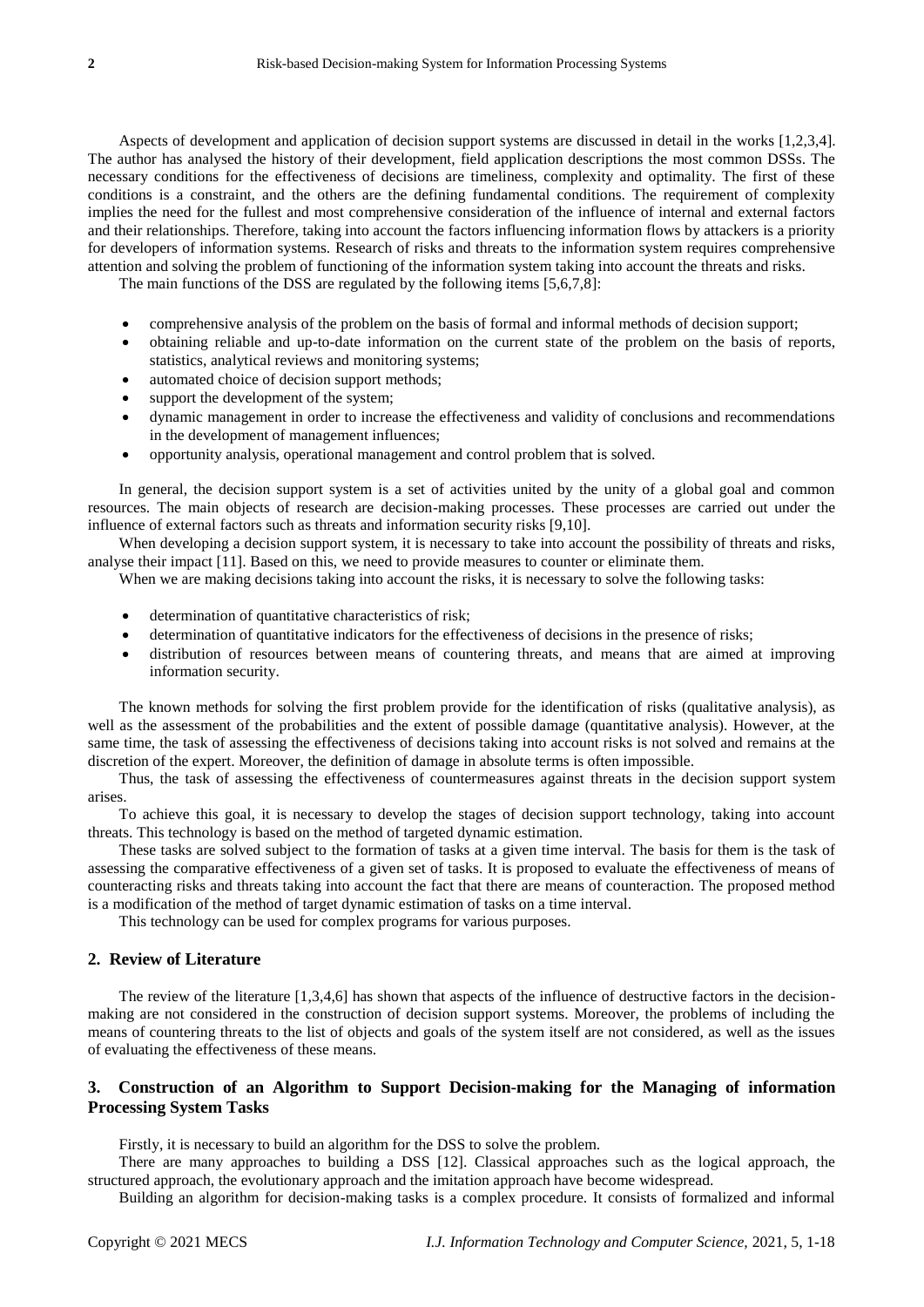stages. Three groups of people are involved in the construction and research process. This is a decision maker, consultant and experts.

Let's take a look at the procedure of the decision-making.

Fig. 1 depicts the decision-making procedure, which consists of eight stages. The results of the study allow obtaining an ordering of the set of acceptable solutions. It is possible to build different versions of models. The advantages and disadvantages of these models can be identified only based on their comparative analysis and practical use.



Fig.1. The block diagram of a decision-making procedure

The main feature of this procedure is that threats and risks are taken into account. Models of threats and risks are included in the hierarchy of goals, their links with other system's parts and goals are established. This is done when forming a goal

The decision support algorithm is designed to determine the optimal number of factors, alternatives and decision rules to ensure the effective functioning of the system.

The following general decision support algorithm is proposed. It consists of successive stages, goals and methods of achieving goals [13,14,15]. Table 1 presents stages of iterative algorithm.

| No.                                                                             | The name of the stage                | Goals                                                                                                                   | <b>Methods of achieving goals</b>                                                                          |
|---------------------------------------------------------------------------------|--------------------------------------|-------------------------------------------------------------------------------------------------------------------------|------------------------------------------------------------------------------------------------------------|
|                                                                                 | Problem analysis                     | Formulation of the problem. Defining the<br>problem and its structure, the general<br>structure of the system           | Methods of the theory of systems for causal<br>modelling and structural analysis                           |
| 2                                                                               | Formulating goals and<br>objectives  | Setting goals, constraints and<br>system<br>functions                                                                   | Methods of structural analysis, goal trees,<br>mathematical modelling, brainstorming, analogies            |
| 3                                                                               | Definition of criteria               | Defining the system of criteria                                                                                         | Methods of structural analysis, goal trees,<br>mathematical modelling, brainstorming, economic<br>analysis |
| $\overline{4}$                                                                  | Formation the set of<br>alternatives | Determining the set of alternatives                                                                                     | Methods of structural brainstorming, economic<br>analysis, functional-cost analysis                        |
| 5                                                                               | Analysis of alternatives             | Identify an alternative or set of alternatives<br>that meet the system of criteria                                      | Theory of support-decision-making, methods of<br>structural analysis, economic analysis                    |
| Formation<br>of<br>control<br>6<br>Implementation of the solution<br>influences |                                      | Theory of support-decision-making, management<br>theory, methods of structural cognitive analysis,<br>economic analysis |                                                                                                            |

Table 1. Stages of iterative decision support algorithm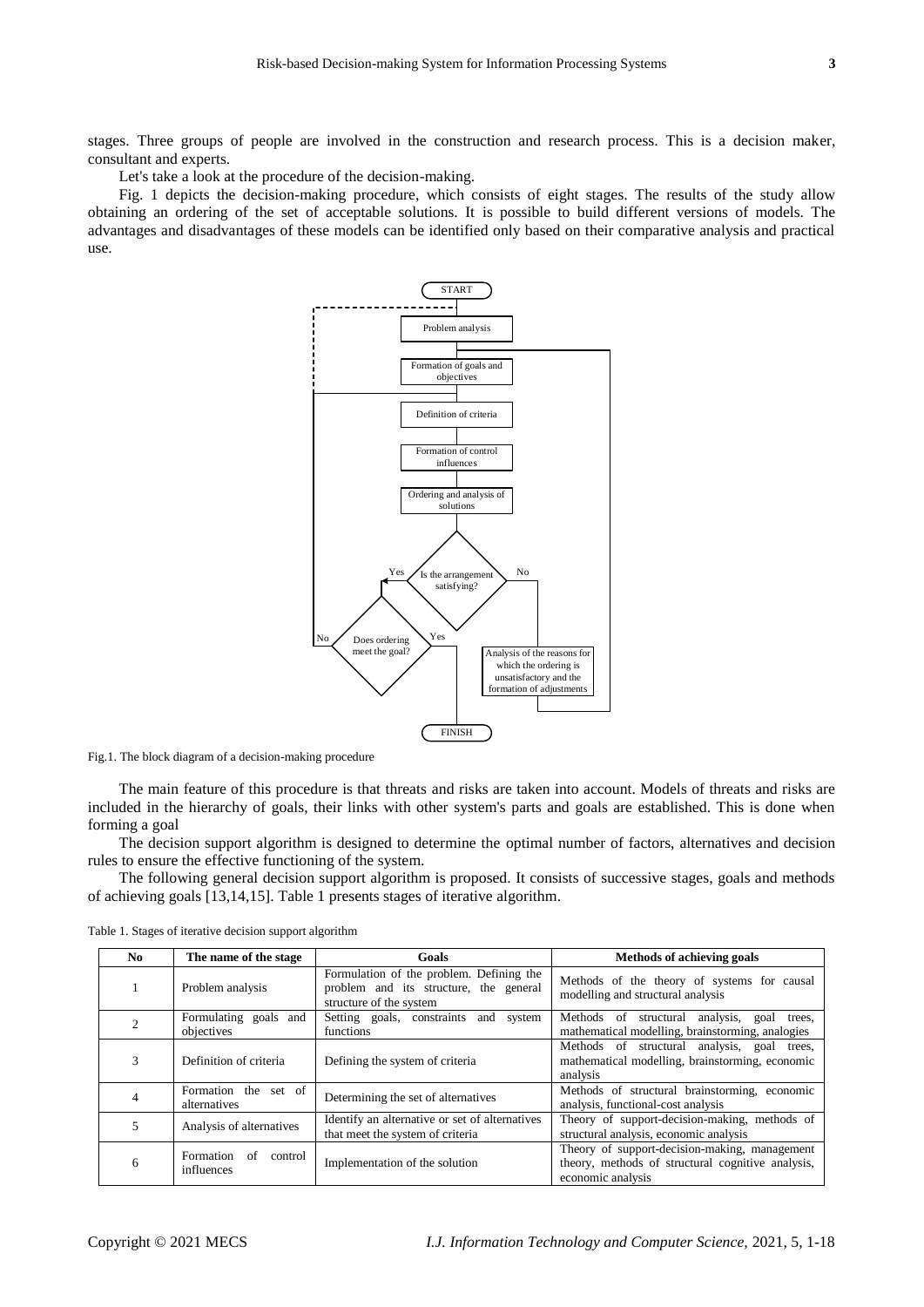According to the decision-making algorithm, we will consider each of the stages mentioned in it: problem analysis, formation of goals and objectives, definition of criteria, generation of alternatives, decision analysis and formation of control influences.

We need to perform the following steps to implement the first stage of problem formation and analysis:

- analyse the problem;
- perform system definitions;
- analyse the structure of the system and the problem.

The source is information about the system, threats and risks. Table 2 shows the scheme of the problem analysis.

Table 2. The stage of formulation and analysis of the problem. Sequence of actions

| No | The name of the stage                               | Goals                                                                                                                                        | <b>Methods of achieving goals</b>                                 |
|----|-----------------------------------------------------|----------------------------------------------------------------------------------------------------------------------------------------------|-------------------------------------------------------------------|
|    | Definition and formulation of<br>tasks and problems | Formulation of the problem and definition of its<br>structure, general structure of the system. Choice of<br>the system description language | Methods of systems theory, Delphi<br>method, causal modelling and |
|    | System definition                                   | Definition and classification of the system                                                                                                  | structural analysis                                               |
|    | System structure analysis                           | General structure of the system                                                                                                              |                                                                   |

The given sequence of actions allows to carry out the detailed analysis of all data received during performance of this stage, the analysis of data of the system and revealing of the general structure of a problem. The received information is used for definition of the purpose and formulation of tasks for specification of the given problem.

In the stage 2, which is called the formulation of tasks and objectives, the goals and objectives of the system are defined, the global goal and limitations are formulated. To achieve the goal of this stage it is necessary:

- define the goals of the system and supersystem;
- define the goals and limitations of the environment;
- identify threats and risks;
- define the global goal of the system;
- perform decomposition of the goals and functions of the system.

The goals of the lower levels can be obtained based on the goals of the upper levels by the method of decomposition. However, at the top level, there are usually several. It is important not to miss any of the essential ones. One technique is to use a model of super- and subsystems for a system that contains problems. This allows to take into account the goals of all stakeholders, which should be set out on a nominal scale. The use of stronger scales is a sign of lower-level goals. The transition from goals to criteria is the next stage in the implementation of decision support systems [16].

Input information is information about the system, problems, threats and risks, as well as the hierarchy of the system.

Table 3 shows the analysis of goals and performance criteria for the DSS model which is implemented in accordance with the following step.

| N <sub>0</sub> | The name of the stage                                                                                                             | Goals                             | Methods of achieving goals                                             |
|----------------|-----------------------------------------------------------------------------------------------------------------------------------|-----------------------------------|------------------------------------------------------------------------|
|                | Defining the goals of the<br>supersystem                                                                                          | Objectives of the supersystem     |                                                                        |
|                | The goals of the system and the constraints<br>Defining goals and constraints of the<br>imposed by the environment<br>environment |                                   | Methods of structural analysis, goal<br>trees, mathematical modelling, |
| ς              | Identification of threats and risks                                                                                               | Threats and risks                 | brainstorming, morphological                                           |
|                | Defining the global goal of the<br>system                                                                                         | The global goals of the system    | analysis, fuzzy set theory, expert<br>methods                          |
|                | Decomposition of goals and<br>functions of the system                                                                             | Goals and functions of the system |                                                                        |

Table 3. Analysis of goals and performance criteria

We need to consider the following principles of a systematic approach in setting goals:

- The principle of the ultimate goal. This means the absolute priority of the ultimate goal.
- The principle of unity. This means a common consideration of the system as a whole and as a set of elements.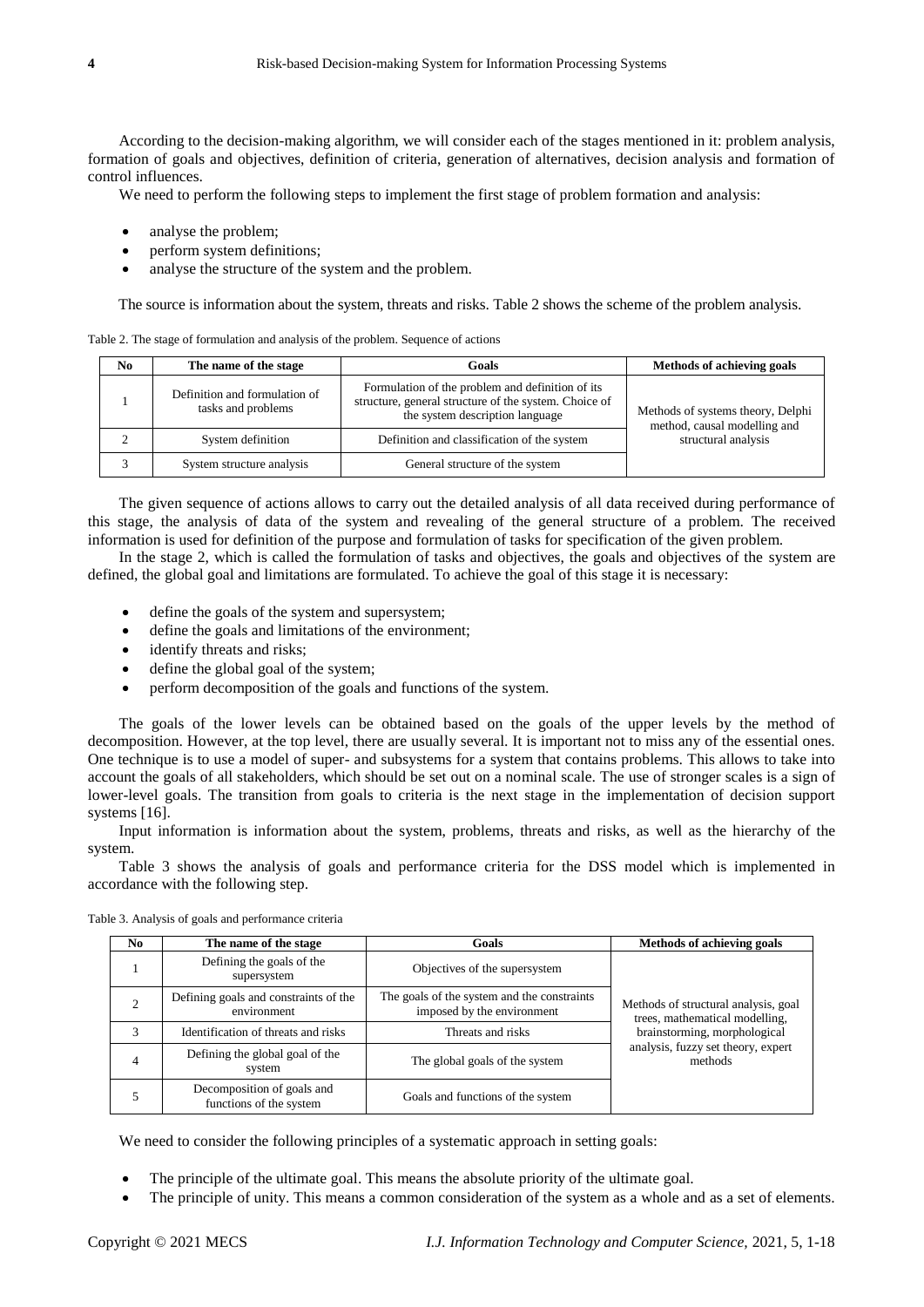- The principle of connectivity. This means considering any part together with its connections with the environment.
- The principle of modular construction. This means the selection of modules in the system and its consideration as a set of modules.
- Hierarchy principle. This means the introduction of a hierarchy of elements and/or their ranking.
- The principle of functionality. This means a joint consideration of the structure and function with the priority of the function over the structure.
- The principle of development. This means taking into account the variability of the system, its ability to develop, expand, replace parts, the accumulation of information.
- The principle of decentralization. This means a combination of decisions and management of the principles of centralization and decentralization.
- Uncertainty principle. This means accounting for uncertainties and coincidences in the system.

To achieve these goals, it is necessary to form qualitative and quantitative features that characterize them, which will allow a detailed assessment of their achievement in the following stages [17].

The following sequence of actions is implemented when we are forming a system of criteria (the stage 3): definition of the system of criteria for achieving the goal, decomposition of criteria by subgoals, evaluation of the effectiveness of criteria (Table 4).

Table 4. Definition of criteria

| No. | The name of the stage                                                                                                         | Goals                                                     | Methods of achieving goals                                                                     |
|-----|-------------------------------------------------------------------------------------------------------------------------------|-----------------------------------------------------------|------------------------------------------------------------------------------------------------|
|     | Defining a system of criteria for achieving<br>the goal                                                                       | A set of performance criteria                             |                                                                                                |
| ◠   | Decomposition of criteria on a subgoal                                                                                        | System of criteria                                        | Methods of structural analysis, goal<br>mathematical<br>modelling,<br>trees.                   |
|     | Determination of methods for evaluating<br>criteria based on modelling results and<br>methods for determining system criteria | Methods for evaluating performance<br>criteria            | brainstorming,<br>analogies,<br>morphological analysis,<br>fuzzy set<br>theory, expert methods |
|     | Development of methods for evaluating<br>the effectiveness of the system                                                      | Methods for evaluating the<br>effectiveness of the system |                                                                                                |

However, the definition of "criterion" can be considered not only as a criterion function, but also as any way to compare alternatives. This means that the criterion for the quality of the alternative can be any of its features. Once such a criterion is formed, it is possible to set the task of selection and optimization.

The process of forming a system of efficiency criteria is creative, poorly formalized and largely subjective, which requires in each case an individual approach [14,16]. It depends on the uncertainty of the source information, but is necessary for further analysis of alternatives and their generation.

The Stage 4 is called the formation of many alternatives.

This stage is represented by the iterative algorithm according to the general algorithm of decision support systems. Table 5 shows the formation of the set of alternatives.

| Table 5. Formation of the set of alternatives |
|-----------------------------------------------|
|-----------------------------------------------|

| No | The name of the stage                   | Goals                               | Methods of achieving goals                                                                       |
|----|-----------------------------------------|-------------------------------------|--------------------------------------------------------------------------------------------------|
|    | Formation of the set of<br>alternatives | Determining the set of alternatives | Methods of structural brainstorming, fuzzy set<br>theory, expert methods, morphological analysis |
|    | Structuring alternatives                | Structuring alternatives            | Methods of structuring alternatives                                                              |
|    | Formation of alternative subsets        | Subsets of alternatives             | Expert methods, methods of structural analysis                                                   |

It is necessary to develop methods to describe the alternatives for solving the following tasks: construction of possible sets and acceptable alternatives, formation of aspects essential sets for the evaluation of alternatives, arrangement of alternatives by criteria. The process of forming a set of alternatives is based mainly on the heuristic advantages of decision-maker and the search for similar options in solving problems of a similar nature. The stage of generating solutions or forming the original set of alternatives can be divided into three successive stages: generating a set of alternatives, structuring alternatives, forming a subset of effective alternatives.

The input data are the simulation results and the system of criteria, as well as information about the system.

The Stage 5 is called analysis of alternatives. The most important stage is the analysis of solutions. During this stage, it is necessary to optimize the solution. It is based on a decision support methodology that includes a variety of technologies and techniques that can be partially or completely formalized. Different methods have different input requirements and operating conditions, but the ultimate goal of each of the rules and methods is to help the decision maker choose the best alternative.

From the point of view of system analysis, the main stages of alternative solution analysis include: analysis of solution uncertainty, choice of optimization methods and definition of decision functions, evaluation of possible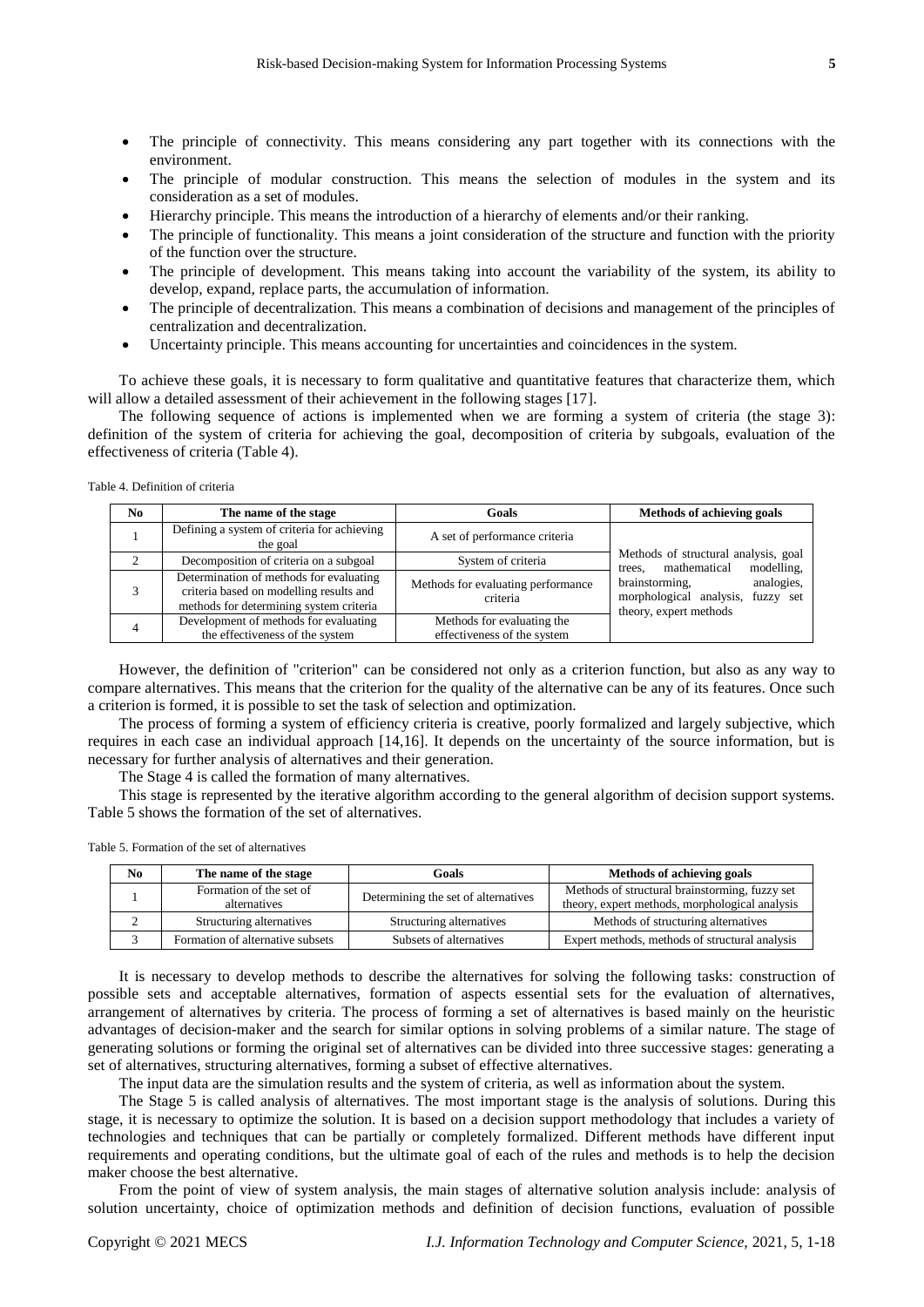solutions, selection of optimal solution. Table 6 shows the content of the analysis step of alternatives.

Further consideration of the selected alternatives is entrusted to the decision maker, who determines the degree of achievement of the objectives defined earlier, based on the proposed options. It may turn out that none of the presented options is suitable. It is possible to run the iteration of the algorithm again with the specification of some characteristics of the problem and the system, or to identify specific actions that control the implementation of the solution or solutions.

Table 6. Analysis of alternatives

| No. | The name of the stage             | Goals                                       | Methods of achieving goals                    |
|-----|-----------------------------------|---------------------------------------------|-----------------------------------------------|
|     | Analysis of decision uncertainty  | Analysis of decision uncertainty            | Theory of decision support, methods of        |
|     |                                   |                                             | structural analysis, economic analysis        |
|     | Choice of optimization methods    | Choice of optimization methods and          | Methods of generalized criterion, main        |
|     | and critical functions            | critical functions                          | criterion, utility functions, expert systems, |
|     | Evaluation of possible solutions  | Evaluation of possible solutions            | game theory, fuzzy set theory                 |
|     | Selection of optimal alternatives | Selection of an (set) alternative that meet | Expert methods                                |
|     |                                   | the criteria                                |                                               |

The stage 6 is called the formation of control impact is the final stage in the chain of stages of decision support and, in fact, is the result of actions in previous stages. At the stage of formation of administrative impact on the object of management, the decision-maker performs a number of actions aimed at implementing the recommendations provided to him, or making adjustments to the recommended impact on the management object, with subsequent application to the management object (Table 7).

Table 7. Formation of control action

| No | The name of the stage                                     | Goals                                | Methods of achieving goals                      |
|----|-----------------------------------------------------------|--------------------------------------|-------------------------------------------------|
|    | Identification of the object state<br>and the environment | Result environmental impact          | Decision support theory, control theory, expert |
|    | Developing control action                                 | Analysis of the impact on the system | systems, fuzzy set theory                       |
|    | Implementation of control action                          | Realization                          |                                                 |

At the stage of the control action on the object management entity that decides performs a number of actions aimed at the identification of the facility and environment required for the control action (Table 8).

Table 8. Identification of the state of the environment and the object

| No | The name of the stage                                            | Goals                        | Methods of achieving goals                                                   |
|----|------------------------------------------------------------------|------------------------------|------------------------------------------------------------------------------|
|    | Identification of the state of the object<br>and the environment | The result of identification |                                                                              |
|    | Forecasting the development of the<br>environment                | The result of forecasting    | Decision support theory, control theory,<br>expert systems, fuzzy set theory |
|    | Forecasting results provide control action<br>on the object      | Result environmental impact  |                                                                              |

In developing the control action is important to establish informational portraits of conditions and predict correct control action on the object (Table 9).

Table 9. Development control action

| No | The name of the stage                                            | Goals                        | Methods of achieving goals             |
|----|------------------------------------------------------------------|------------------------------|----------------------------------------|
|    | Formation of information portraits of<br>states                  | Factors affecting the object | Theory of decision support, methods of |
|    | Predicting the results of administrative<br>impact on the object | Impact on the system         | structural analysis, economic analysis |

The last step is called the implementation of the control action based on the training set and verification system model (Table 10).

Table 10. Implementation of control action

| No | The name of the stage            | Goals                    | Methods of achieving goals                                                                         |
|----|----------------------------------|--------------------------|----------------------------------------------------------------------------------------------------|
|    | Formation of the training sample | Training sample          |                                                                                                    |
| ∸  | The result of adaptation         | The result of adaptation | Methods of support-decision theory, management<br>theory, methods of structural cognitive analysis |
|    | Model verification               | Realization              |                                                                                                    |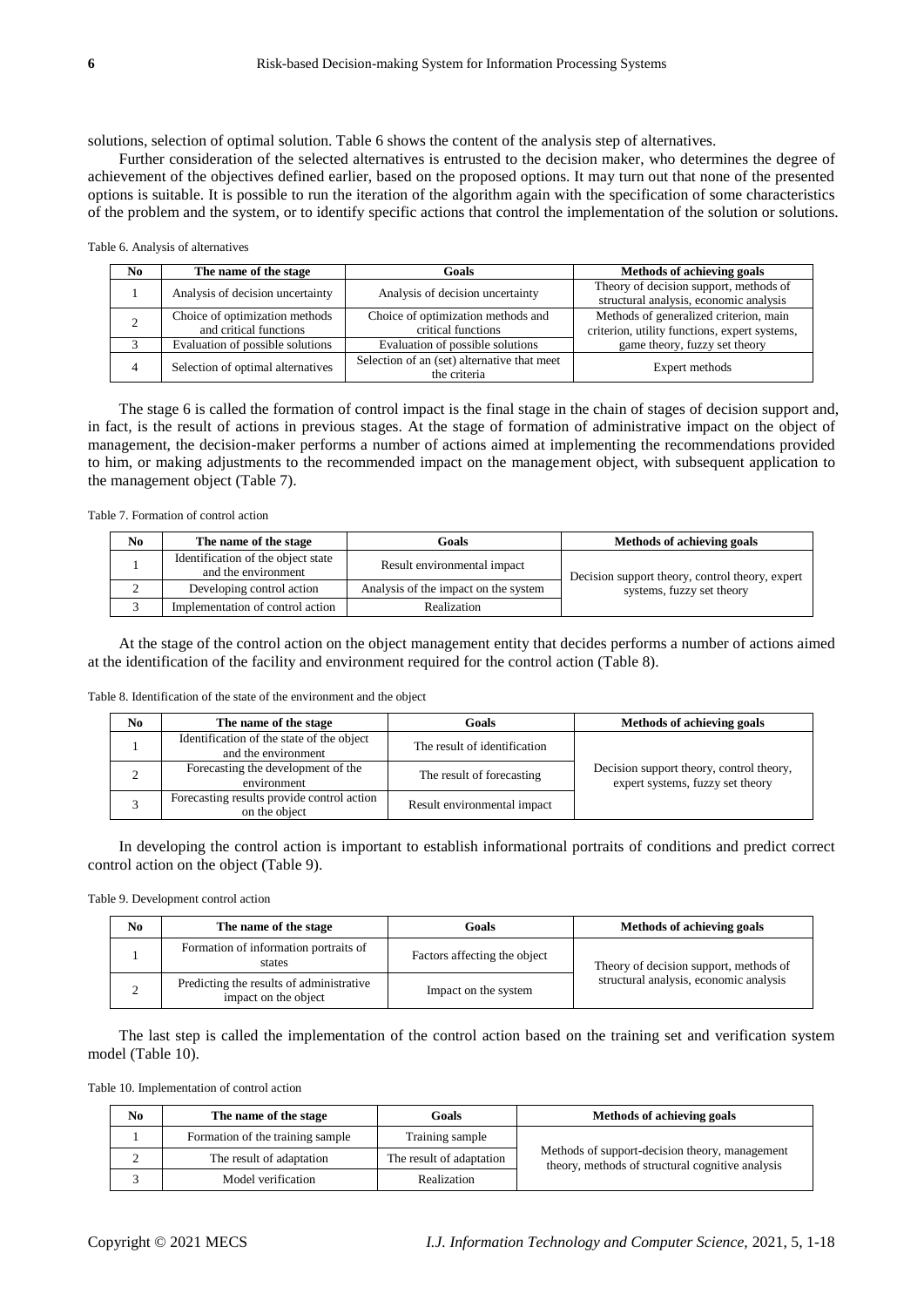## *3.1. Description of the functioning algorithm of the decision support system*

Decision support system is designed to support decision-making for various areas of technological, socioeconomic and political nature.

The main functions of the decision support system are as follows:

- analyse the problem;
- comprehensive analysis of the problem on the basis of formal and informal methods of decision support;
- obtaining reliable and up-to-date information on the current state of the problem on the basis of reports, statistics, analytical reviews and monitoring systems;
- automated selection of decision support methods;
- support for the development of the managed system;
- dynamic management in order to increase the effectiveness and validity of conclusions and recommendations in the development of administrative impacts;
- the ability to analyse, manage and control the problem to be solved [18].

A standard DSS should include the following main modules and subsystems:

- 1. DSS database.
- 2. DSS knowledge base.
- 3. Base of models, rules and methods of decision-making.
- 4. Interface management system.
- 5. Basic functional modules.

DSS should provide the following types of support for the implementation of decision support:

- analyse the problem;
- the expert;
- automated;
- combined.

It is convenient to consider any decision support system as an automated dialog system. Such a system uses appropriate mathematical models in conjunction with databases and knowledge, as well as an interactive computer modelling process [19, 20].

The main functional modules that ensure the continuous and efficient operation of the system include the following subsystems or models [21]:

- automated;
- subsystem of analysis of problems, risks and threats;
- subsystem for the formation of goals and criteria;
- decision-making subsystem;
- subsystem of decision-making and analysis of alternatives.

The block diagram of the functioning of the decision support system is shown in Fig. 2.

This scheme provides a full-fledged decision-making process in the analysis of any type of task [22]. Consider in more detail the algorithms for the operation of individual subsystems of DSS.

#### *3.2. Analysis of problems, risks and threats*

There are four classes of the most common problems.

- 1. Standard problems. Problems of this class require the application of instructions established by the head of the rules for their solution.
- 2. Well-structured problems. Problems of this class have quantitative characteristics and indicators. Economic and mathematical methods are most often used to solve them.
- 3. Ill-structured problems. Problems of this class have not only quantitative but also qualitative characteristics. To solve them, as a rule, a systematic approach is used.
- 4. Unstructured problems. Their solution is possible on the basis of expert assessments, judgments of professionals. Problems of this class usually have as their subject little-studied processes [23].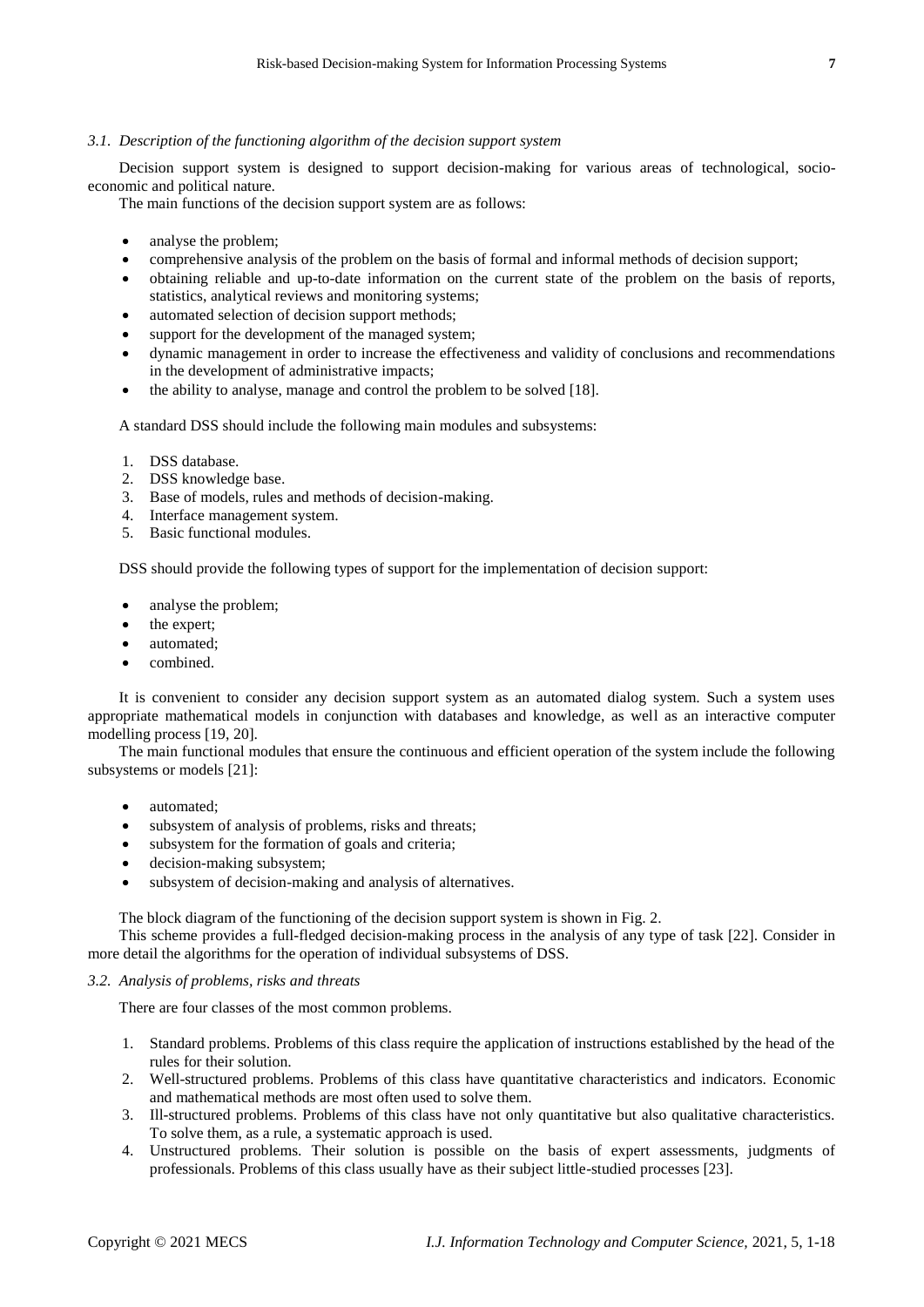In terms of content, the whole set of possible management tasks can be divided into the following types:

- identification;
- evaluation;
- synthesis of possible options;
- problem analysis;
- factor analysis;
- trend analysis;
- forecasting;
- planning;
- software implementation of algorithms;
- organization and operational management;
- implementation of decisions;
- control.



Fig.2. Block diagram of the functioning of the decision support system

The subsystem "Analysis of problems, risks and threats" [24] should provide search and formulation of the problem in order to further solve it. The main areas of operation of the subsystem are: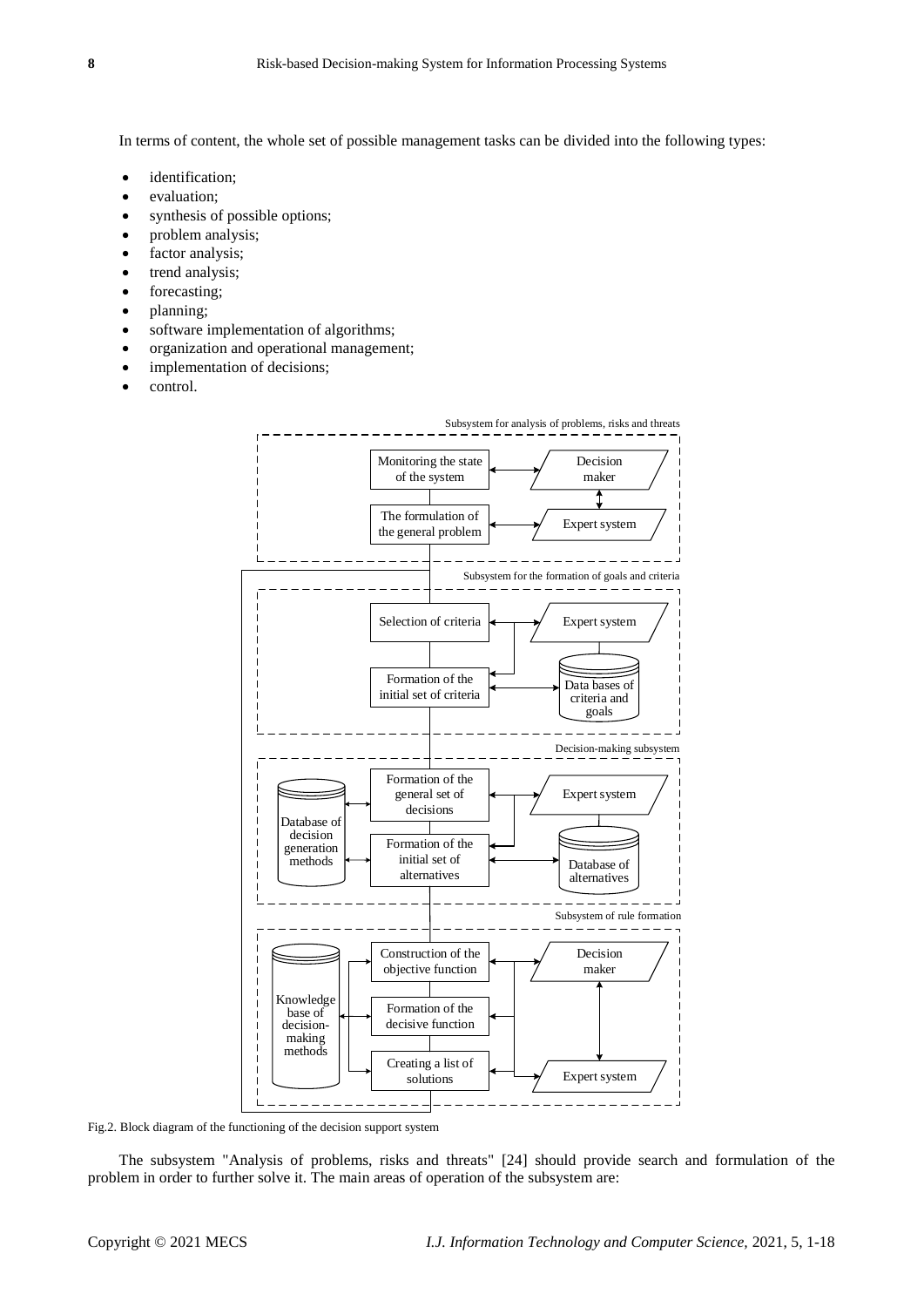- monitoring of the control object;
- definition of quantitative criteria and indicators;
- identification of sources of the problem based on arguments;
- choice of method of problem formulation;
- formulation of a general problem;
- determining the degree of uncertainty of the problem;
- identification of issues within the general problem.

The block diagram of the algorithm of operation of the subsystem is presented in Fig. 3.



Fig.3. Block diagram of the algorithm of operation of the subsystem "Analysis of problems, risks and threats"

After identifying the problem, it is necessary to form a list of goals and a system of performance criteria to assess the problem and its subsequent solution. It is necessary to develop a subsystem "Formation of goals and criteria".

## *3.3. Formation of goals and criteria*

Different tasks can arise when forming a goal or set of goals. These tasks can be intertwined in different ways: to unite, to contradict each other, to be mutually exclusive, etc.

Formation of goals and of criteria can be divided into:

- fundamentally new innovative goals formed by experts;
- typical goals, by analogy with goals set in similar situations, based on a combination of known partial goals, the generation of which is available to decision-making systems

The most effective way to form goals and performance criteria are software systems in collaboration with experts. The subsystem "Formation of goals and criteria" should provide a step-by-step formation of goals and a system of criteria for the further operation of DSS:

- multilevel construction of a hierarchy of criteria and indicators;
- decomposition of criteria by sub-goals;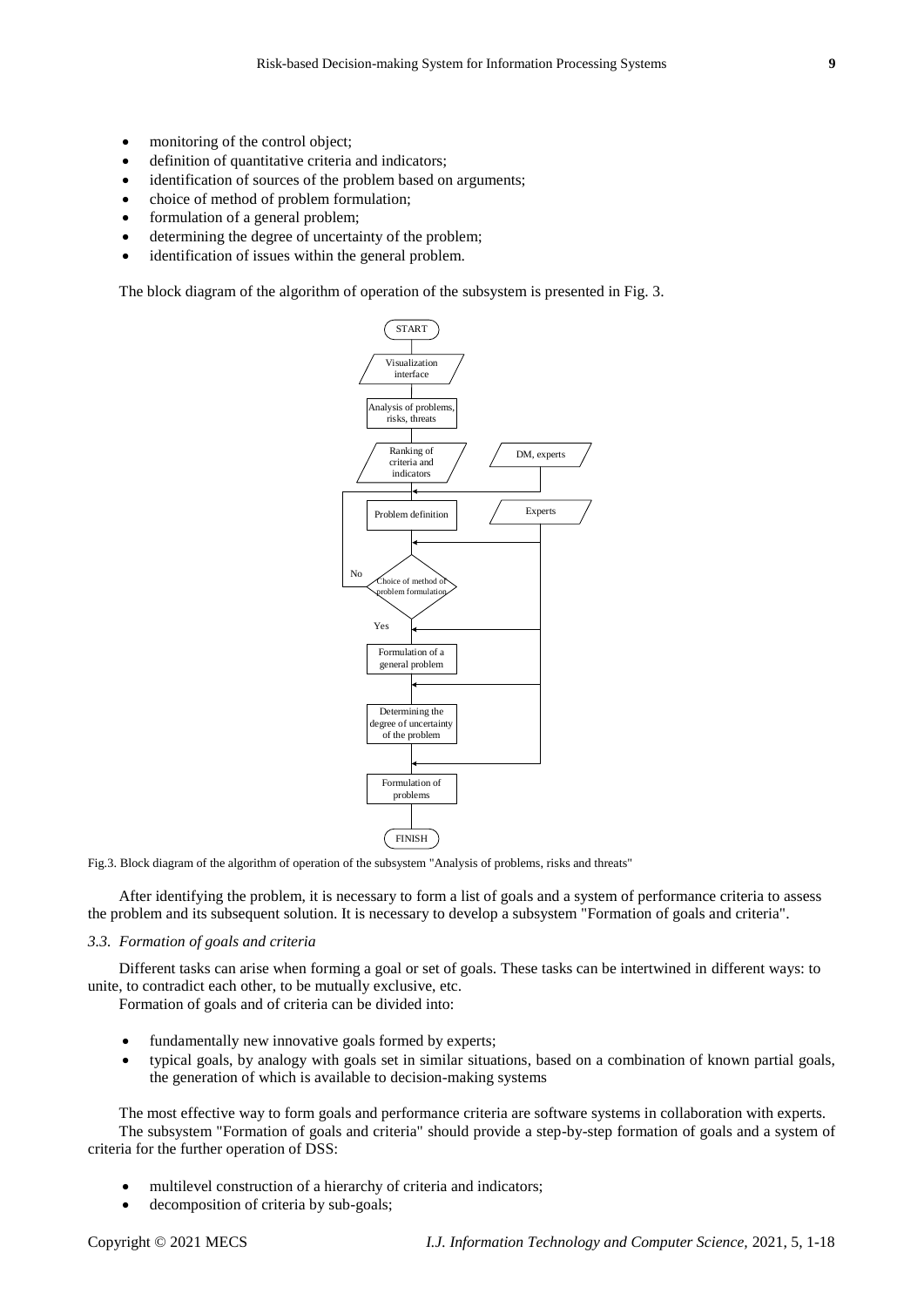- determining the mathematical relationship between criteria and indicators;
- selection of scales and units of measurement for the criterion indicator.

The block diagram of the algorithm of operation of the subsystem is shown in Fig. 4.



Fig.4. Block diagram of the algorithm of functioning of the subsystem "Formation of goals and system of criteria"

#### *3.4. Decision making*

For further analysis of the problem, it is necessary to form alternative solutions, which are formed in the subsystem "Decision Making".

The formation of possible solutions can be implemented using: software implementation of analytical models, using expert systems, generating scenarios by combining different operations specified by the decision maker or taken from the database, and using an approach called situational management.

The decision-making process can be divided into two types:

- innovative solutions that the computer is not yet able to develop;
- solutions based on typical scenarios, by analogy, based on a combination of known partial solutions. Note that the formation of such solutions is available to the computer.

The decision-making subsystem must provide a set of solutions in accordance with the following sequence:

- generation of many solutions using mathematical, expert methods and using cognitive maps;
- structuring of alternatives;
- formation of a finite subset of alternative solutions for further processing at the stage of analysis of alternatives and selection of the best solutions.

The block diagram of the algorithm of functioning of the subsystem "Decision formation" is given in Fig. 5.

At the final stage, the subsystem "Formation of the decision rule and analysis of alternatives" is used for the selection of decisions.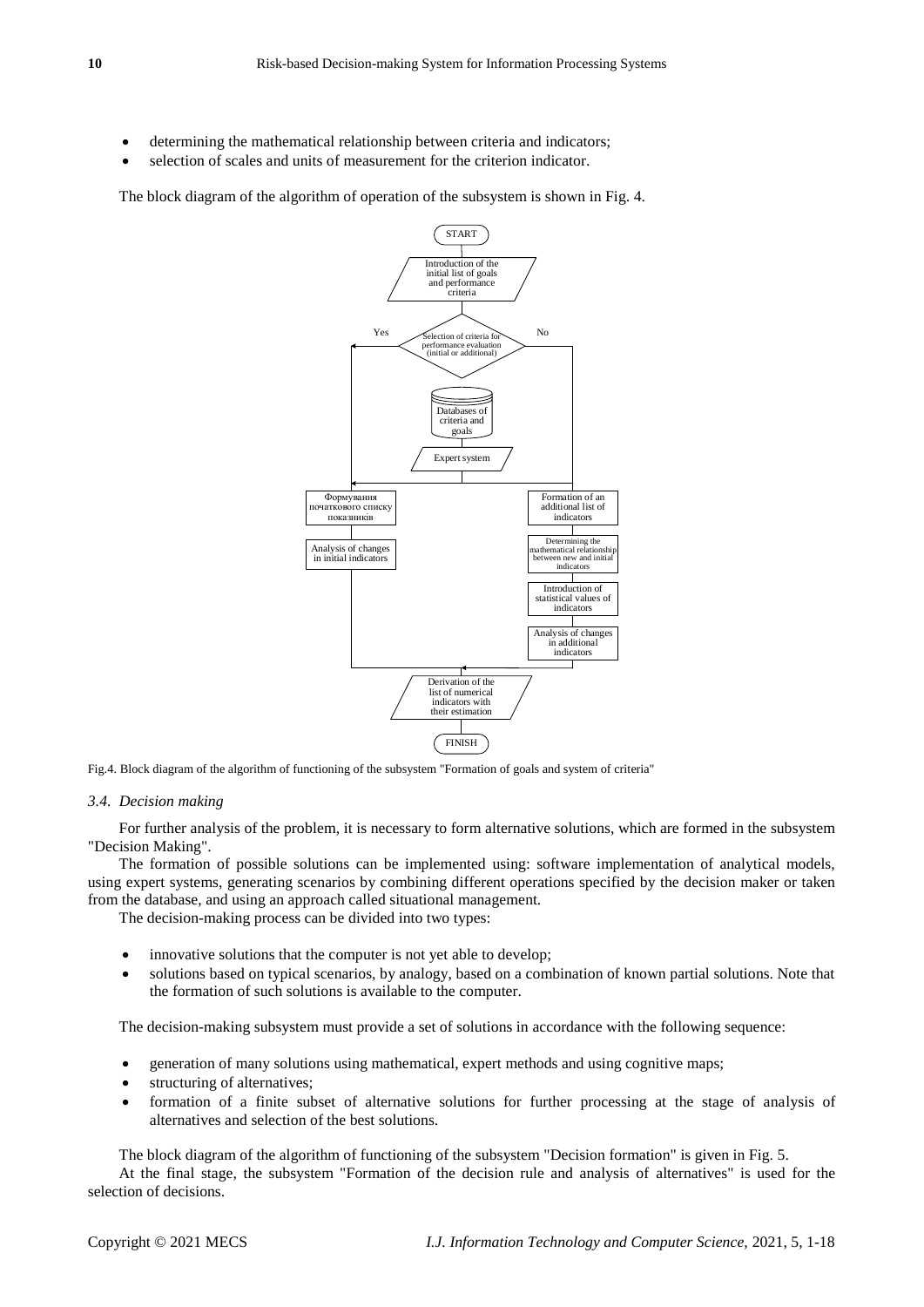

Fig.5. Block diagram of the functioning algorithm of the subsystem "Decision making"

## *3.5. Subsystem "Formulation of the decision rule and analysis of alternatives"*

The subsystem "Formulation of the decision rule and analysis of alternatives" represents the following sequence of functional actions:

- formation of a decisive rule for the choice of a solution under the conditions of the problem. The formation of the decisive rule is carried out in an automated mode or with the involvement of a group of experts who form the decisive function depending on the problem to be solved and the system of criteria formed. The basis for the formation of the decision rule is a multi-criteria function of preference for hierarchical structures of criteria, mathematical and heuristic rules of decision support, providing the most effective selection of management decisions in the social, economic, technical and technological spheres;
- selection of the most effective solution on the basis of the formed decisive function. The analysis and choice of alternatives is carried out on the basis of the formed decisive rule. In the absence of a solution in the subsystem should provide the possibility of expert evaluation of solutions based on the views of experts in the problem-oriented industry.

The block diagram of the algorithm of operation of the subsystem is shown in Fig. 6.

The formation of the decisive rule is carried out in conjunction with the expert system on the basis of the formed knowledge base of rules, techniques and methods of decision-making depending on different situations. In parallel, there are two areas: automated formation of the decision-making rule and the choice of decisions based on expert opinions.

Automated formation of the decision rule in accordance with the initial system of criteria is based on humanmachine interaction with a systems analyst, which forms the goal function based on the proposed methods. Previously formed alternatives are analysed and if the decisions satisfy the decision maker, the system stops working.

Expert formation of the goal function is determined by the interaction of experts on the basis of their opinions with the expert system. The decision is selected on the basis of the experts' choice of the best solution taking into account their weight.

The subsystem allows you to build a crucial function in parallel both in automated mode and on the basis of expert opinion. Independent application of the rules allows comparing the initial decisions obtained as a result of their operation of the subsystem.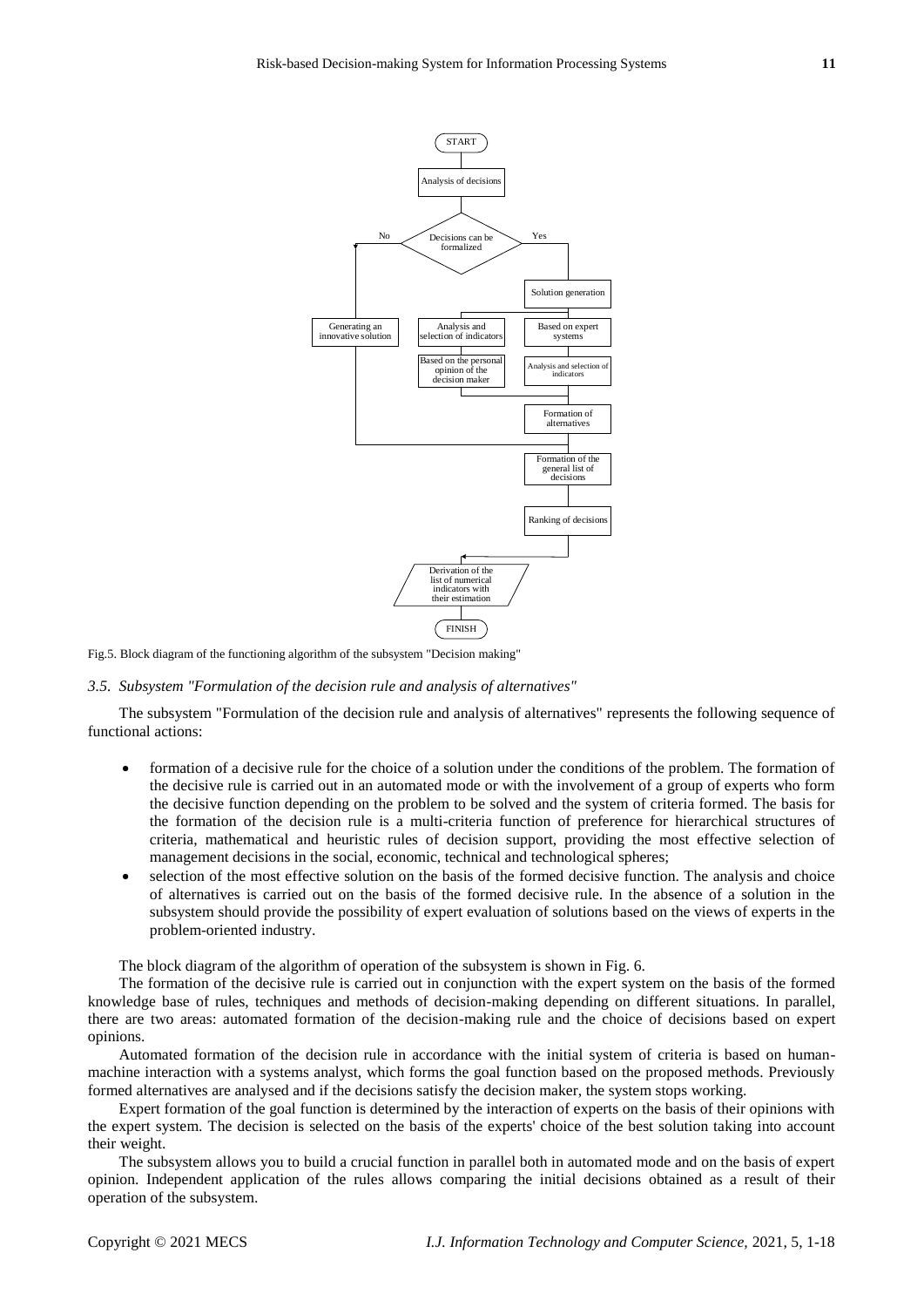

Fig.6. Block diagram of the algorithm operation subsystem "Forming decision rule and analysis of alternatives"

#### *3.6. Expert subsystem support*

Expert systems are one of the main applications of artificial intelligence and are designed to solve problems related to a specific subject area, knowledge of which is stored in the knowledge base of the system [25].

The main purpose of the expert subsystem, as the basis of DSS, is to focus on solving a large class of problems, which include the so-called partially structured or unstructured tasks.

The expert subsystem provides development and evaluation of possible alternatives by the user at the expense of the knowledge received from experts.

The expert subsystem consists of:

- knowledge base designed to store the initial and intermediate facts and store models and rules for manipulating models in the database;
- task solving unit, which provides the implementation of a rule sequences for solving a specific task based on criteria and rules, stored in databases and knowledge bases;
- an explanation subsystem that allows the user to get answers about the reasons for the decision;
- rule-making module designed to add new rules to the knowledge base and modify them;
- interface that implements the user's dialogue with the subsystem.

The core of the expert subsystem is the knowledge base, which accumulates the knowledge of experts in a particular field in the form of heuristic rules. Training and accumulation of knowledge base is based on the following principle:

- when considering a specific problem, a rule is formed that ensures its solution;
- developed rules, depending on the specifics of a particular problem area are placed in the database of rules.

The search for the required rule in the rule base is based on the semantic model.

The block diagram of the operation algorithm of the expert subsystem is shown in Fig. 7.

The sequence of actions of the algorithm is as follows.

The search for a solution takes place in the existing knowledge base in the process of obtaining information about the task. If a similar situation existed before and certain rules of decision-making, then a solution to this problem is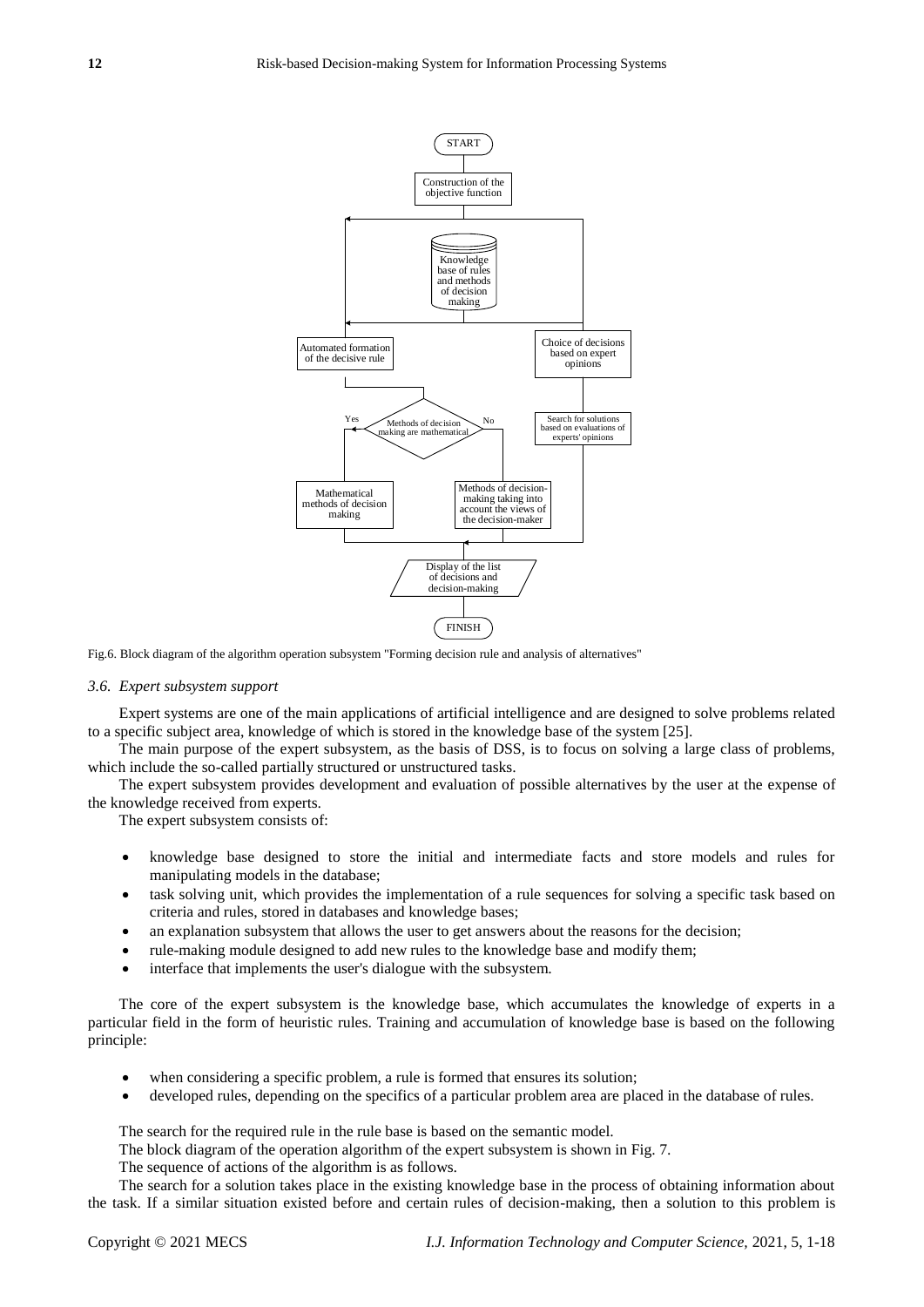If the solution to the initial problem is not found, then a problem-oriented expert group is formed on the basis of semantic analysis. Then questions are sent to experts to form a decision rule based on the classification of methods and decision-making subsystems. Experts form a crucial rule for choosing the best alternative and DSS subsystem.



Fig.7. Block diagram of the operation algorithm of the expert subsystem

The next step is to choose the best solution. If the solution corresponds to the original problem, the rule is written to the database of rules, and the solution to the knowledge base.

This algorithm of functioning of expert system provides an opportunity of the analysis and finding of the decision on any problem from various subject areas.

## **4. Evaluating the Effectiveness of Means of Countering Threats and Risks**

The method for evaluating the effectiveness of countermeasures against threats and risks is part of the decision support system. Let's consider it in detail.

The hierarchy of subgoals is built in three stages. The hierarchy of goals, without taking into account threats and risks, is built on the first and second stages. At the third stage, models of these factors are introduced into the hierarchy. At the same time, at the first stage, the movement is carried out from top to bottom, and at the second - in the opposite direction - from bottom to top.

The essence of the first stage consists in determining the type of subgoal: quantitative or qualitative in terms of output; quantitative, definite or indefinite.

At the second stage, the procedure of moving from the bottom up is carried out, which consists in the fact that for each subgoal all immediate supragoals are determined. Those, goals, the achievement of which is directly influenced by the achievement of the analysed subgoal.

At the last stage, threat and risk models are introduced into the hierarchy. Experts sequentially analyse the entire set of goals entered into the hierarchy at the first two stages. This is done in order to establish the influence on these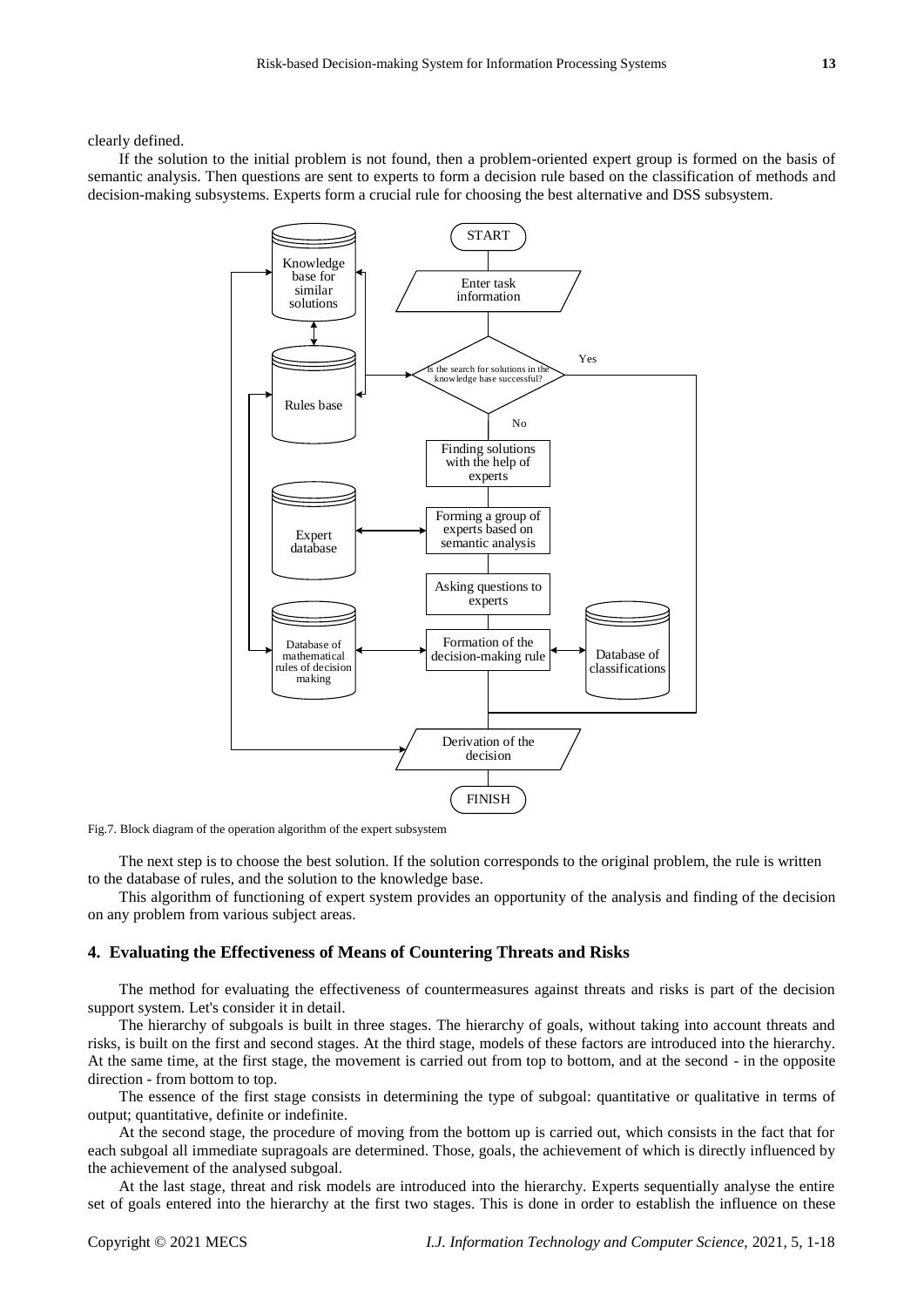elements. They determine the impact on them of the respective threat. Note that tasks that are threat models can have subgoals that serve as models of threat neutralization means. They are defined in the same way as subgoals of the regular goals.

The introduction of risk models is carried out as follows. First, the risk factors that need to be taken into account are identified. Then the goals are built, which act as indicators of the corresponding risks, and their parameters are determined. This is done in the same way as for the main hierarchy. At the last step, links are established between the introduced risk indicators and the elements of the constructed hierarchy.

The basis of the presented method is determined by two main ideas: the use of the degree of influence of the task on the degree of achievement of the main goal as an indicator of efficiency; the inclusion of objectives in the hierarchy of objectives, which are threat models or risk indicators.

The task of assessment is reduced to the degree of influence on the achievement of the main goal the task performing being assessed in the presence of these factors. Then we use the concepts of simple and complex tasks. Simple is a task that is considered as a whole. At the same time, a complex task consists of a series of interdependent simple tasks.

The partial coefficients of the influence of subgoals generally depend on time. Therefore, the degree of achievement of supra-goals, including the main one, also depends on time. Therefore, we can talk about the instantaneous values of the performance indicators of simple and complex tasks.

Definition 1. The instantaneous value  $\varphi_k(t)$  of the relative efficiency indicator (ROE) of a complex task  $CD_k$  at time *t* from the beginning of its implementation is equal to

$$
\varphi_k(t) = F\Big[A_0(D), A_0(D \setminus CD_k)\Big]
$$

where *D* is the set of all simple tasks;

 $A_0(D)_t$  is the degree of achievement of the main goal at time *t*, provided that all simple tasks are included  $SD_i \in D$ ;  $A_0 \left( D \setminus CD_k \right)_t$  is the degree of achievement of the main goal at time *t*, provided that all simple tasks are included, with the exception of simple tasks that are included in a complex task  $CD_k$ ;

The type of function *F* does not depend on the structure of the hierarchy and the type of goals.

Thus, a *CD* can be characterized by a set of instantaneous values of its relative efficiency indicator. *CD* is calculated for a plurality of points in time at some given interval  $\tau$ . In this case, the estimation of the set *CD* is reduced to the calculation of a certain definite function *T*, which is given on the set of values of the indicators of the relative efficiency of the task at a time from the interval  $\tau$ . We will use as such a function:

$$
T_k = \sup_{0 \le t \le \tau} (\varphi_k(t)) \text{ or } T_k = \int_0^{\tau} \varphi_k(t)^* dt
$$

where  $\varphi_k(t)^*$  is the best approximation of the set of instantaneous values  $\varphi_k(t)$  for times from the interval  $[0, \tau]$ . The approximation is the best with respect to some criterion

In addition to the task estimating of a complex task, there is a task estimating of a simple task within the boundaries of a given complex task. Therefore, for a relatively simple task, we can talk about the value of the indicator of its relative efficiency within the boundaries of a complex task. In general

$$
\varphi_{ih} \neq \varphi_{ik}; h \neq k
$$

Definition 2. The instantaneous value  $\varphi_{ik}(t)$  of the indicator of the relative efficiency for the simple task  $SD_i$  as part of the complex task  $CD_i$  at the time t from the start of implementation  $CD_k$  is equal to

$$
\varphi_{ik}(t) = F\big(\varphi_k\big(t\big), \varphi_{k-i}\big)
$$

where  $\varphi_k(t)$  is the value of the indicator of the relative effectiveness for a complex task  $CD_k$  at a time t;  $\varphi_{k-i}$  is the value of the indicator of the relative efficiency for the complex task  $CD_k$  at a time t that does not contain a simple task  $SD<sub>i</sub>$ . In general

$$
\varphi_{ih} \neq \varphi_{ik}; h \neq k.
$$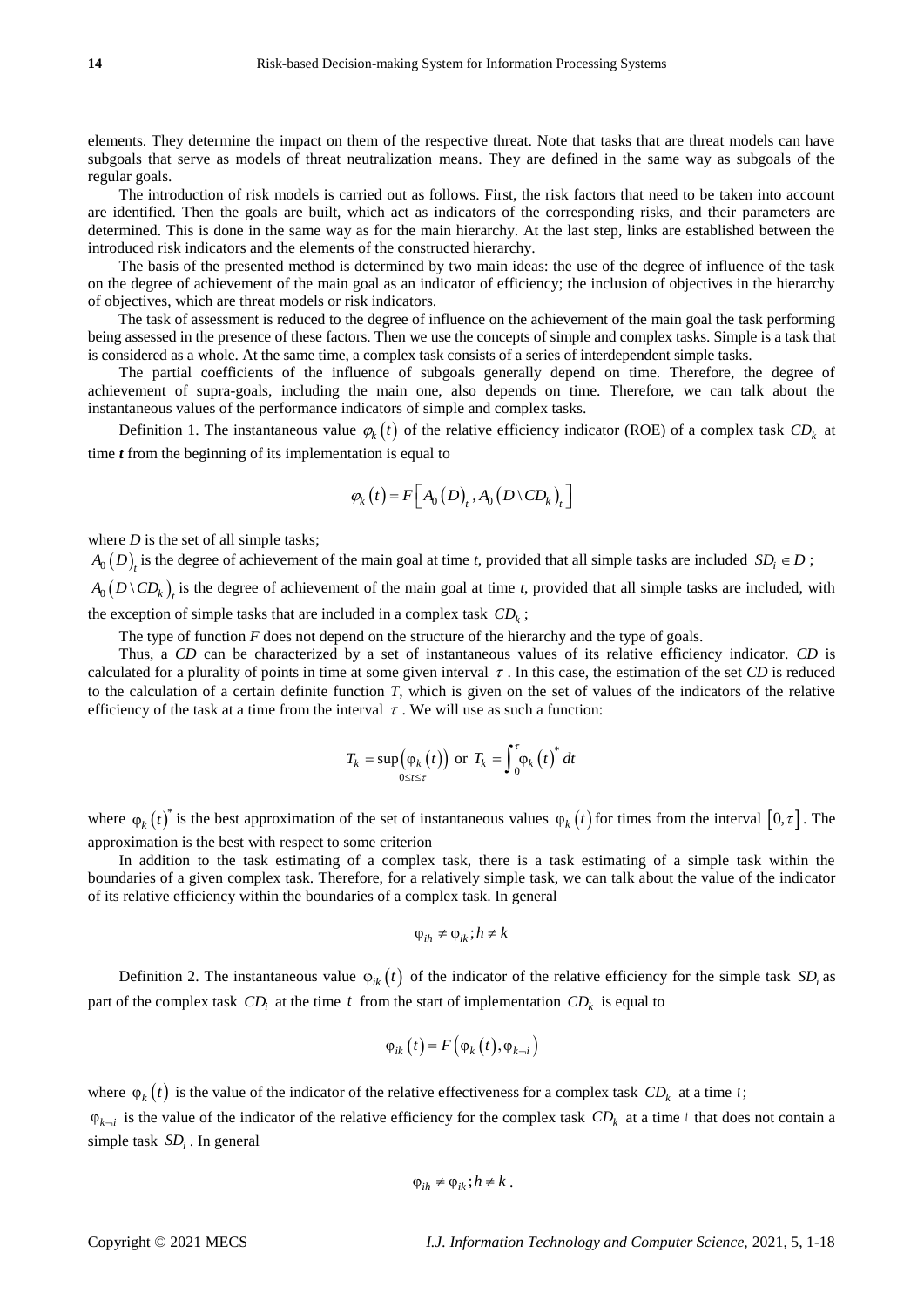Thus, the dynamic evaluation of the simple task  $SD_i \in CD_h$  in the course of determining the indicator of its relative efficiency at a given time interval is reduced to calculating the indicators of the relative effectiveness of two complex tasks  $CD_h$  and  $CD_{h-i}$  at a certain set of points in time from this interval. In turn, the task of calculating the indicator of relative efficiency *CD<sup>h</sup>* is reduced to calculating at these moments of time the following values:

- the degree  $A_0(D)$  of achievement of the main goal at the moment of time t, provided that all  $SD_i \in D$  are fully realized;
- the degree  $A_0(D \setminus CD_k)$  of achievement of the main goal at the moment of time t, provided that all  $SD_i \in D$ , except for simple tasks that are included in  $CD_h$ . The specified conditions, under which the degree of achievement of the main goal is calculated, is determined by the set. The specified conditions under which the degree of achievement of the main goal is calculated are determined by the set. In the analysed tasks, it is convenient to set this set by the vector,  $A_B = \{A_{B_q}\}\$ ,  $q = \{1, |D|\}$  degrees of implementation of tasks. The components of this vector are

$$
A_{B_q} = \begin{cases} 1, & \text{if } SD_q \in B; \\ 0, & \text{if } SD_q \notin B. \end{cases} \tag{1}
$$

Thus, the task of calculating the relative efficiency of simple and complex tasks is reduced to calculating the degree of achievement of the main goal at a set of points in time, provided that the degrees of implementation of the tasks  $SD_q \in B \subseteq D$  are given by the vector  $A_B$ .

## **5. Method Implementation**

Let us first consider the method for estimating a complex task at a given moment in time  $t$ . The task is formulated as follows.

There are specifications:

- the point in time t from the interval  $[0, \tau]$ ;
- the directed graph of the hierarchy of goals  $H(G, V)$ , where  $G = \{g_s\}$ ,  $s = (0, n)$  is the set of vertices, each vertex  $g_s$  is denoted by the function  $A_s(t)$  of the degree of goal achievement;
- for each vertex  $g_s$ , the set  $G_s = \{G_{s\bar{s}}\}$  of sets of compatible one-predecessor vertices is given;
- $V = \{v_q\}, q = (1, b)$  is the set of arcs, each arc has a weight (partial influence coefficient);
- the vector  $A_B$  is defined by expression (1) in accordance with the values at the time t of the random processes that set threats and risks.

It is required to determine the values of the function  $A_0(t)$  of the degree of achievement for the main goal, provided that  $\forall g_p \in B \subseteq D \subset G\left[A_q(t) = A_{B_q}(t)\right]$ .

The determination of the vector  $B$  components at the time  $t$  instant that define the threat models is carried out in accordance with the values of the random processes that describe these factors, in the same way as the probabilities of the implementation of the remaining tasks are taken into account.

It is necessary to determine the method for calculating ROE for the most general case. According to the case is that when the network hierarchy, nonlinear, non-monotonic with positive and negative feedback is both linear and threshold goal. The search for a method for constructing an analytical expression that allows calculating the degree of achievement of the main goal seems hopeless due to the complexity of the analytical description of a graph of an arbitrary structure. This is further aggravated by the fact that in the practical application of this decision support method, it becomes necessary to evaluate the effectiveness of tasks with respect to different goals. And also, it is necessary to quickly change the hierarchy structure when maintaining the system. Therefore, the authors use a solution method based on modelling the hierarchy of goals. The hierarchy is modelled according to this algorithm.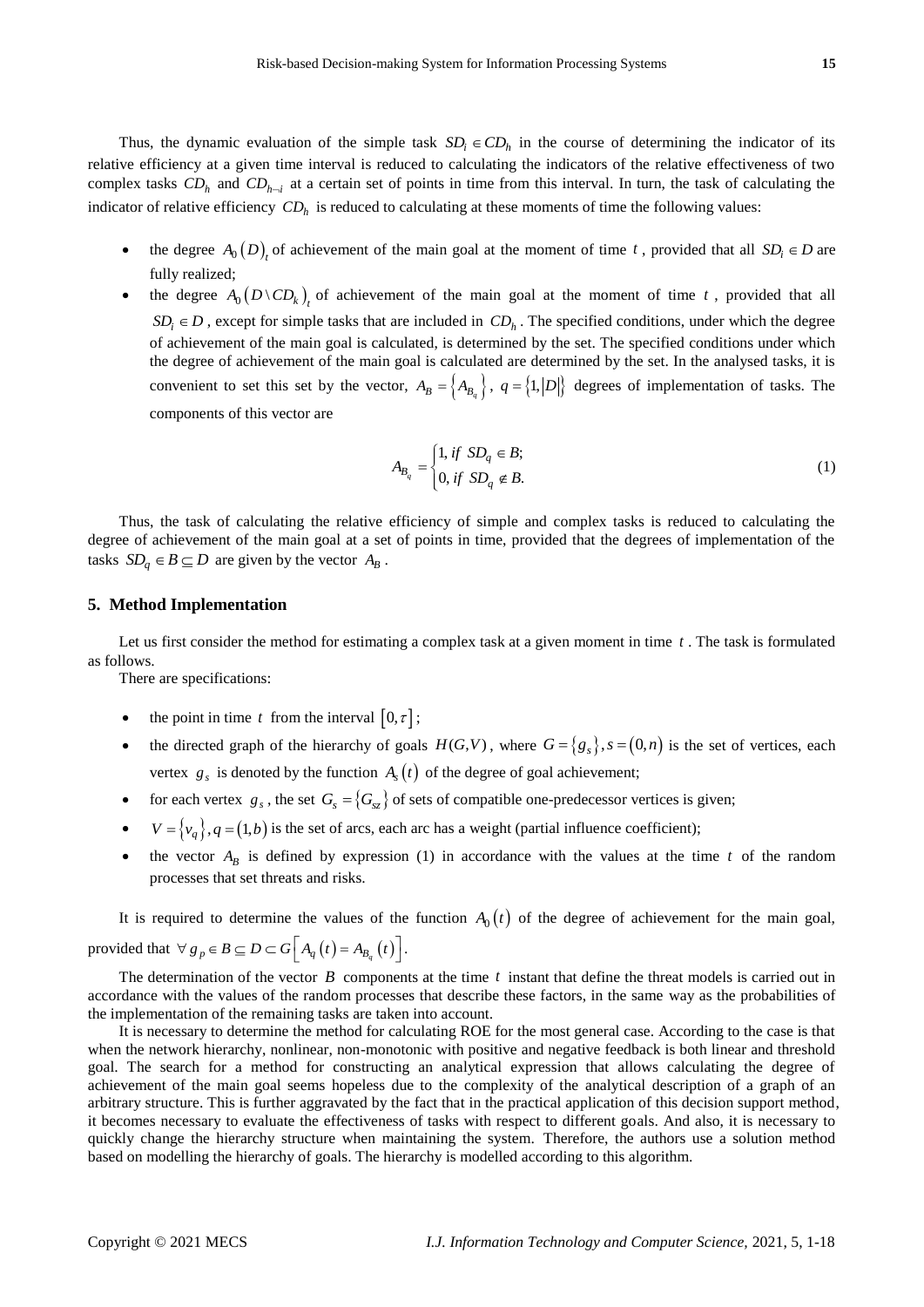Step 1. 
$$
x := 1; \forall 0 \le s \le m \bigg[ A_s(t_i)^0 := 0 \bigg],
$$

where  $A_s(t_i)$ <sup>x</sup> is the function value  $A_s(t_i)$  at the *x*-th iteration.

Step 2.  $\forall g_p \in B \subseteq D \subset C \mid A_q(t_i)^{\lambda} := A_{B_q}(t)$ *x*  $\nabla g_p \in B \subseteq D \subset C\left[A_q(t_i)^x := A_{B_q}(t)\right].$ 

Step 3. It is necessary to find a subset  $G_u = \{g_s\}$  vertices of the graph for which  $A_s(t_i)^x \neq A_s(t_i)^{x-1}$ . Step 4. It is necessary to find a set  $G_c$  vertices of the one-predecessor graph of the vertices  $g_s \in G_u$ .

It is necessary to calculate function values  $A_s(t_i)^x$  to the  $g_s \in G_c$ .

Step 5. If  $g_0 \in G_c$ , then go to the Step 6, else go to the Step 7. Step 6. If

$$
\left| A_0(t_i)^x - A_0(t_i)^{x-1} \right| \le \Delta \tag{2}
$$

where  $\Delta$  is the acceptable value of the calculation error, then go to the Step 8, else  $x := x + 1$ . Step 7.  $G_u = G_c$ . Step 8. Finish.

It is easy to see that with such a procedure for calculating the degree of achievement of the main goal with the complete completion of the task  $d_j$ , the degrees of achievement of subgoals  $g_i \in G^*$  should be calculated.

$$
G^* = \bigcup_j G_j; G_j = \bigcup_q G_{jqi},
$$

where  $G_{jq}$  is the set of subgoals that enter the path q in the graph of subgoal hierarchies leading from the top designated by the task  $d_j$  to the top  $g_0$  designated by the main goal.

It should be noted that, in the general case, in hierarchies of the network type  $q > 1$ , i.e., there may be many such paths. This means that completing the same task affects the achievement of multiple subgoals. Achievement of some subgoal, as a rule, affects the achievement of not one, but several supragoals. This creates many paths from one task or program to the main goal.

This algorithm is executed *N* times, and the number of repetitions depends on the required accuracy of calculations, after which the mathematical expectation of the value of the degree of achievement of the main goal at a time *t* is determined.

The next moment in time  $t_{i+1}$  is established from the following considerations. The degree of achievement of the main goal at this moment is uniquely determined by the degrees of achievement of all subgoals located on the paths from the tasks to which units correspond in the vector and the instantaneous values of their influence coefficients at this moment in time. Since the degrees of achievement of all subgoals calculated at a point in time  $t_i$  do not change over the interval  $t_i - t_{i+1}$ , the degree of achievement of the main goal can change at a point in time  $t_{i+1}$  compared to a point in time  $t_i$  only if, at the beginning of  $t_{i+1}$  at least one subgoal, the influence coefficient takes a stationary value instead of zero. Therefore, we will determine  $t_{i+1}$  from the expression  $t_{i+1} = \inf_{e \in \mathcal{F}^0} (e_i)$  $t_{i+1} = \inf_{e_j \in E_i^0} (e_j)$ , where  $T_i^0 = (e_j \ge t_i)$  is the set of values of

system moments of time, not less than  $t_i$  in which events occur in the hierarchy (execution of a task, completion of the propagation of the influence of achieving a sub-goal).

In the presence of feedbacks in the network of subgoals, it is necessary to calculate the degree of achievement of the main goal by an infinite number of iterations, which we determine based on the acceptable accuracy of the results, i.e. from condition

$$
\gamma(u+1) = \left| \mu_a(u+1) - \mu_a(u) \right| \le \Delta \ll 1 \tag{3}
$$

where  $\mu_a(u+1), \mu_a(u)$  are the values of the efficiency indicator of a simple task  $d_a$ , calculated at  $(u+1)$  and  $u$ iterations, respectively;  $\Delta$  the acceptable value of the calculation error.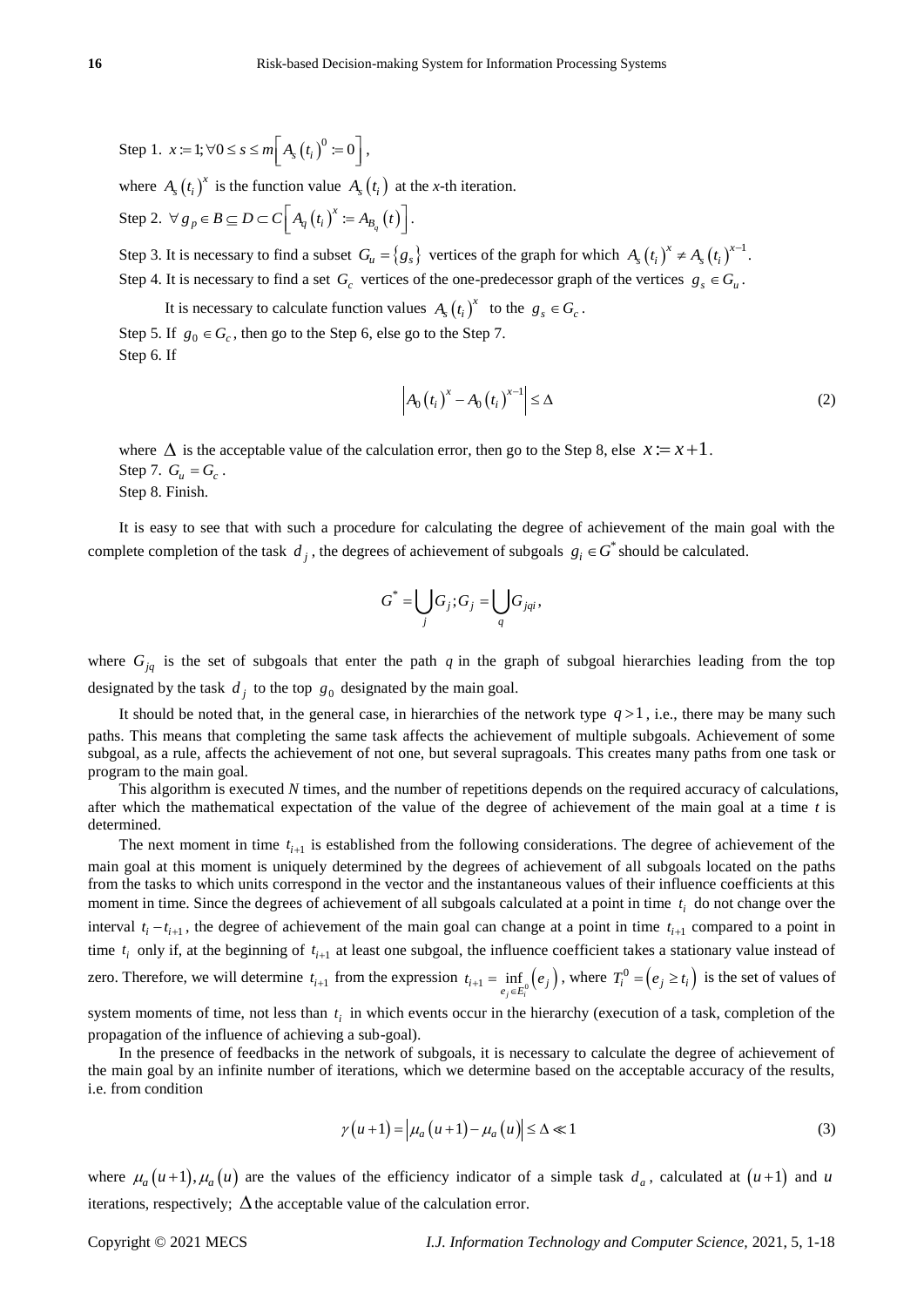The components of vector *B* are determined in a similar manner to that described above. For this, the mode of estimating the relative efficiency of the vector is used. This mode is suitable for tasks that do not serve as threat models. After that, the indicators of the relative effectiveness of each of the goals are determined.

Evaluation of the relative effectiveness of means of countering risks and threats, taking into account the fact that there are means of countering risks and threats - tasks, is carried out similarly to the assessment of tasks considered above.

# **6. Conclusions**

The authors of the article have proposed the structural scheme of the decision support system for the information processing system in terms of risks. The main functional modules that ensure the continuous and efficient operation of the system include the following subsystems or models.

This scheme provides a full-fledged decision-making process in the analysis of any type of task.

The stages of decision support technology have been developed, taking into account threats and risks, which are based on the method of targeted dynamic assessment of tasks. These tasks are solved subject to the formation of tasks for a given time interval. The algorithm for solving this problem has been developed taking into account threats and risks.

The presented algorithm fully allows determining the whole sequence of stages of decision support in order to optimize and find the most optimal options for solving problems of different classes and nature. At each stage, appropriate mathematical and heuristic methods and rules are used to determine the effective organization of the entire decision support algorithm.

The relative efficiency in supporting measures to develop measures has been calculated as a function of time given on a time interval. The main idea of the proposed approach to the analysis of the impact of threats and risks in decisionmaking is that events that cause threats or risks are considered as a part of the decision support system. Therefore, such models of threats or risks are included in the hierarchy of goals, their links with other system's parts and goals are established.

This technology can be used for complex programs for various purposes.

### **References**

- [1] Thomas L. Saaty: Fundamentals of Decision Making and Priority Theory With the Analytic Hierarchy Process. RWS Publications. – p. 478. (2000).
- [2] Thomas L. Saaty, Kirti Peniwati: Group Decision Making: Drawing Out and Reconciling Differences. RWS Publications. p. 385. (2013).
- [3] Thomas L. Creative Thinking, Problem Solving and Decision Making. RWS Publications; Fourth Printing edition. p. 267.  $(2004)$
- [4] Bidiuk O. P. Kompiuterni systemy pidtrymky pryiniattia rishen: [navchalnyi posibnyk] / O. P. Bidiuk, O. P. Hozhyi, L. O. Korshevniuk. – Mykolaiv: Vyd-vo ChDU im. Petra Mohyly, 2012. – 380 s. [In Ukrainian]
- [5] Romanov V.P. Intellektual'nye informacionnye sistemy v jekonomike: Uchebnoe posobie / M: "Jekzamen", 2003. 496 s. [In Russian]
- [6] Bryan Hosack, Dianne J Hall, David B. Paradice, James F. Courtney. A Look Toward the Future: Decision Support Systems Research is Alive and Well. Journal of the Association for Information Systems 13(5):315-340. (2012). doi: 10.17705/1jais.00297. Available at: https://aisel.aisnet.org/jais/vol13/iss5/3
- [7] Fraud detection: A systematic literature review of graph-based anomaly detection approaches. https://doi.org/10.1016/j.dss.2020.113303
- [8] F. Burstein, C. Holsapple. Handbook on Decision Support Systems 1. Springer-Verlag Berlin Heidelberg. p. 854. (2008). doi:10.1007/978-3-540-48713-5
- [9] Zhengbing Hu, Viktor Gnatyuk, Viktoriia Sydorenko, Roman Odarchenko, Sergiy Gnatyuk,"Method for Cyberincidents Network-Centric Monitoring in Critical Information Infrastructure", International Journal of Computer Network and Information Security (IJCNIS), Vol.9, No.6, pp.30-43, 2017.DOI: 10.5815/ijcnis.2017.06.04
- [10] Zhengbing Hu, Sergiy Gnatyuk, Tetiana Okhrimenko, Sakhybay Tynymbayev, Maksim Iavich, "High-Speed and Secure PRNG for Cryptographic Applications", International Journal of Computer Network and Information Security (IJCNIS), Vol.12, No.3, pp.1-10, 2020.DOI: 10.5815/ijcnis.2020.03.01
- [11] Zhengbing Hu, Roman Odarchenko, Sergiy Gnatyuk, Maksym Zaliskyi, Anastasia Chaplits, Sergiy Bondar, Vadim Borovik, "Statistical Techniques for Detecting Cyberattacks on Computer Networks Based on an Analysis of Abnormal Traffic Behavior", International Journal of Computer Network and Information Security (IJCNIS), Vol.12, No.6, pp.1-13, 2020.DOI: 10.5815/ijcnis.2020.06.01
- [12] Schuff D., Paradice D., Burstein F., Power D.J., Sharda R. (Eds.). Decision Support. Springer-Verlag New York. P. 224. (2011). doi: 10.1007/978-1-4419-6181-5
- [13] Robert E. Shannon. Systems Simulation: The Art and Science. Prentice-Hall. p. 387. (1975).
- [14] Gerasimov, B. M. Cheloveko-mashinnye sistemy prinjatija reshenij s jelementami iskusstvennogo intellekta / B. M. Gerasimov, V. A. Tarasov, I. V. Tokarev, Akad. nauk USSR. In-t kibernetiki im. V.M. Glushkova . – Kiev: Naukova dumka, 1993. – 183 s. [In Russian]